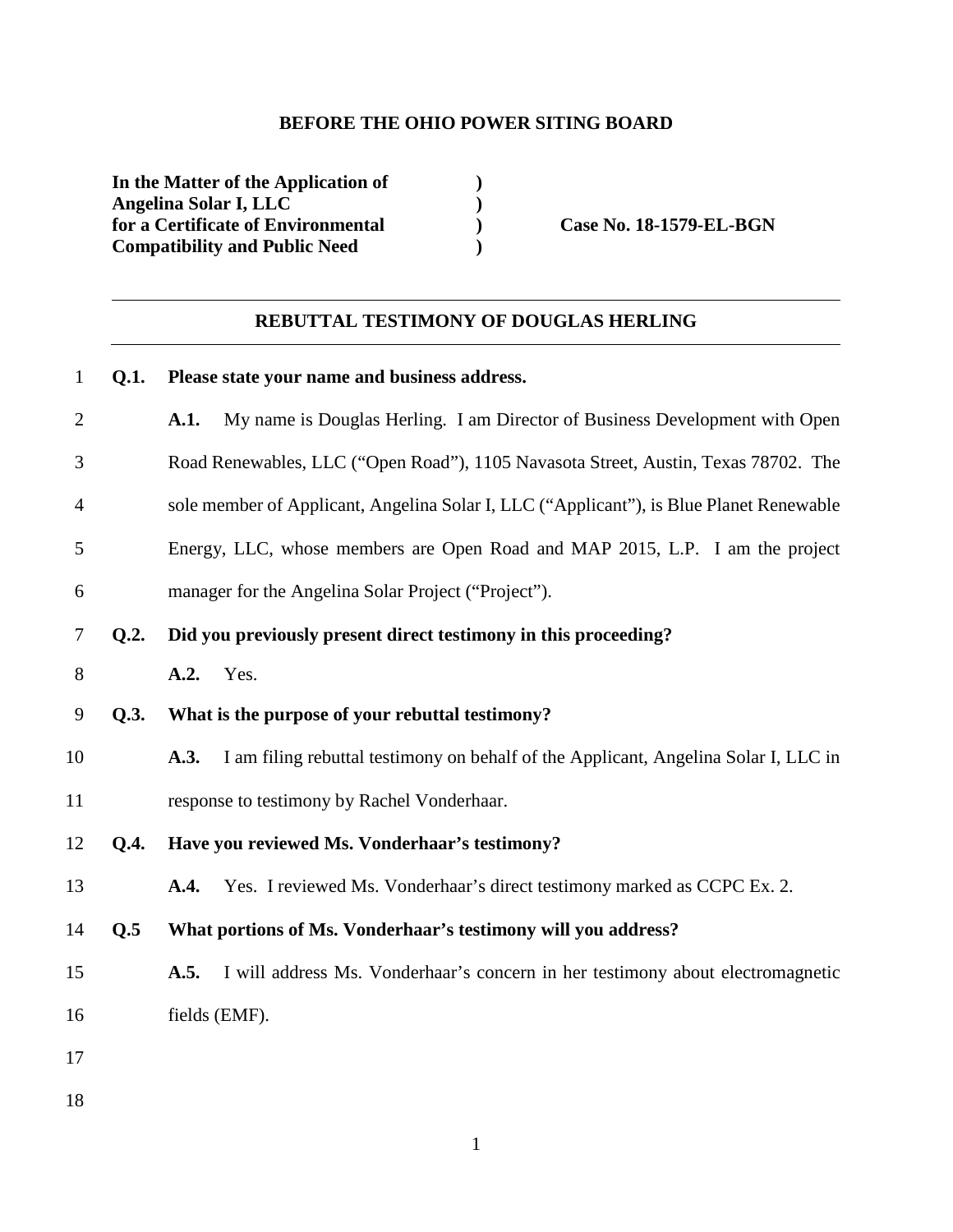#### 1 **Q.6. Are her concerns warranted?**

2 **A.6.** No. The project will generate only very weak electromagnetic fields ("EMFs"), 3 and only during the day. PV arrays generate EMF in the same extremely low frequency 4 ("ELF") range as electrical appliances and wiring found in most homes and buildings. 5 CCPC Ex. 1 titled "Study of Acoustic and EMF Levels From Solar Photovoltaic Project" 6 is helpful in understanding why EMF from solar projects is not a concern. The study, 7 which was referenced in my direct testimony, was prepared for the Massachusetts Clean 8 Energy Center by Tech Environmental, Inc. The study involved sound pressure level and 9 EMF measurements at three utility-scale sites with solar photovoltaic (PV) arrays with a 10 capacity range of 1,000 to 3,500 kW under a full-load condition. EMF measurements were 11 also made at one residential PV installation with a capacity of 8.6 kW under a partial load 12 condition. The study found that electric field levels were not elevated above background 13 levels along the fenced PV array boundary and near the inverters. Magnetic field levels 14 along the fenced boundaries were very low (.2 to .4 mG). There were significant magnetic 15 fields at locations a few feet from inverters, in the range of 150 to 500 mG, but at a distance 16 of 150 feet from the inverters, the fields dropped back to very low levels of .5 mG or less, 17 and in many cases to background levels. By comparison, as noted in the study, the 18 International Commission on Non-Ionizing Radiation Protection has recommended 19 exposure limits of 833 mG.

- 
- 20 **Q.7. Does this conclude your rebuttal testimony?**
- 21 **A.7.** Yes, it does.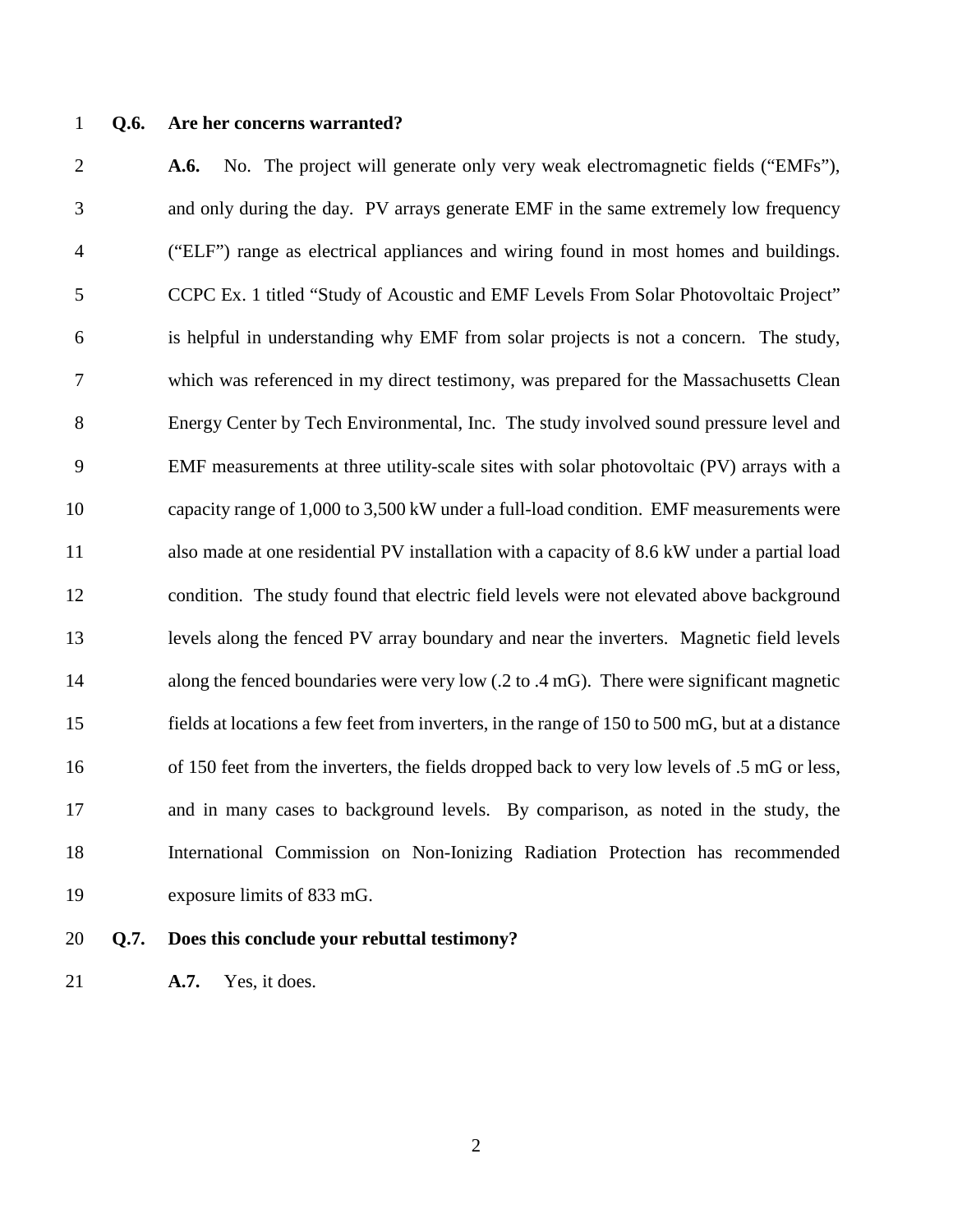#### **CERTIFICATE OF SERVICE**

The Ohio Power Siting Board's e-filing system will electronically serve notice of the filing of this document on the parties referenced in the service list of the docket card who have electronically subscribed to this case. In addition, the undersigned certifies that a courtesy copy of the foregoing document is also being served upon the persons below via electronic mail this 23rd day of August 2019.

/s/ Michael J. Settineri

Jodi Bair Jodi.bair@ohioattorneygeneral.gov

Dylan Borchers dborchers@bricker.com

Kathryn West kwest@prebco.org

W. Joseph Scholler jscholler@fbtlaw.com

Thaddeus Boggs tboggs@fbtlaw.com

Chad Endsley cendsley@ofbf.org

Leah Curtis lcurtis@ofbf.org

Amy Milam amilam@ofbf.org

Jack Van Kley jvankley@vankleywalker.com

Chris Walker cwalker@vankleywalker.com